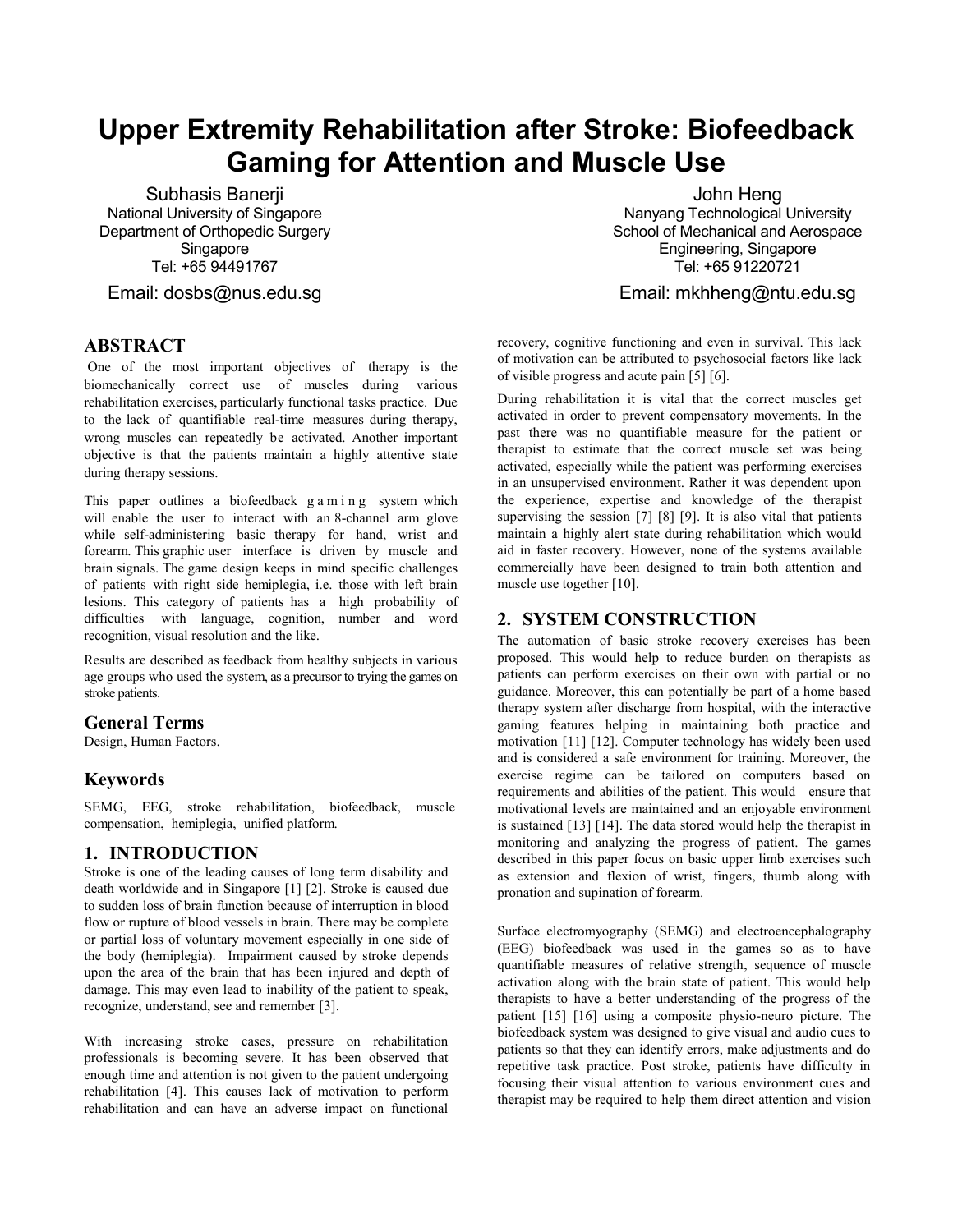to appropriate cues [9]. This system uses ratios derived from alpha and beta brain waves to indicate attention and relaxed brain-states. A decline in alpha-band frequency activity in the brain waves indicates cognitive defects and has been shown to be related to the Activities of Daily Living (ADL) disability scale [17] [18].

The EEG and SEMG based games are used to provide feedback to the patient, using the signals sensed from the SEMG arm glove and a standard EEG electro-cap. LabView 8.0 has been used to design the user interface and games. The SEMG acquisition system has been designed with a 10-500 Hz passband filters [19]. The EEG electrode headset was placed on the scalp according to the 10-20 electrode configurations. Thereafter the outputs were connected to the research group's unified platform DAQ circuit [19] and from there to NI USB 6259. This hardware interface were also connected to desktop computer using a USB cable. Signals were processed using LabView 8.6 and gaming interface was also designed entirely in LabView 8.6 thus avoiding use of another gaming software server.

# **3. METHODS**

## **3.1 SEMG Based Games**

During the first setup, the electrode positions are customized for the patient, gain in individual channels is adjusted and SEMG thresholds are tested for repeated muscle contraction. Once the game is started, the game progresses based on the biofeedback attained from arm movement of the subject. Based on a study conducted on healthy subjects it was decided that the game would progress only when the subjects were activating the correct set of muscles for the desired tasks. The bar indicators in the game screen (Figure1) show the levels of activation for each muscle.

In the game, there are two circular buttons which light up one after another based on SEMG which is recorded at the muscle site corresponding to a particular such button. Once the subject has achieved a trigger, the subsequent action to be performed is indicated by lighting up of the next button. This ensures that the system leads patient and the patient's attention stays with the biofeedback screen. A video instruction guide which the patient can see and follow, as well as a set of verbal instructions if the patient has problems with vision has been provided. Single joint movement of fingers open and finger closed is explained in figure 4. EMG is recorded from finger extensor muscle and flexor muscle. The subject starts with his forearm and hands resting on arm support mounted on the table top, palm facing down, fingers closed lightly. Once the game starts subject is required to gently try to open fingers and hold it in position (Figure 1). The close finger button lights up if correct muscle set is activated. Thereafter subject gently tries to close fingers and hold it in position. The "open fingers" button lights up if correct muscle set is activated and this activation crosses the set threshold. The action is repeated

(open fingers - close fingers) for the number of preset cycles.



**Figure1. EMG Game indicating that fingers should now be closed**

Similar games for other single and multiple joint movements of forearm, wrist and hand have been implemented.

# **3.2 EEG Based Games 3.21 Tracking Game**

This game is aimed at enhancing hand eye coordination of the subject along with sustained concentration since this is necessary in functional tasks. The subject has to follow the moving object (a ball on a squash court shown in Figure 2) with the cursor using a mouse or joystick. Once the cursor is inside the object (ball) a clock starts and records time till user loses his concentration and cursor falls out of the boundaries of the ball being tracked. The motive of the player in this game should be to increase the time duration for which he is able to hold the cursor inside the ball and hence, increase the concentration span. If the subject is able to stay relaxed while playing, a high relative alpha is maintained in his EEG signals and this is used to slow down the ball and make it easier for him to score. Thus the brain state is co-ordinated with eye-hand movement, which is recommended for brain plasticity to occur and accelerate motor learning [21].



**Figure 2. Tracking the ball in a squash court, an added element of anticipation about how the ball may bounce off the edges**

#### **3.22 Maze Game**

This game (shown in Figure 3) has been designed keeping in mind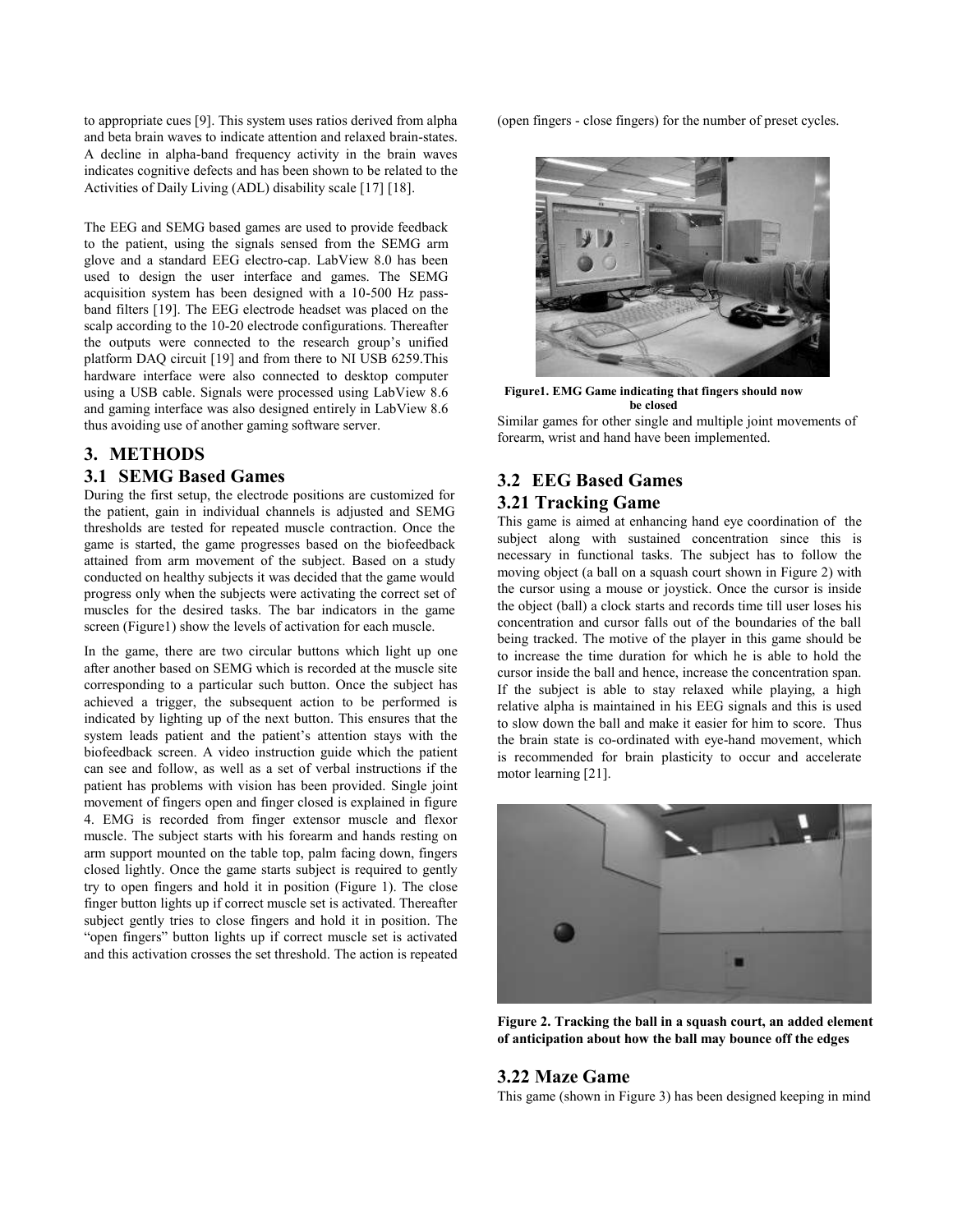people who have a flair for solving puzzles or drawing pictures or tracing images. It may be more suitable for those whose sequential thinking has not been too badly affected. In this game, a subject can chose the task he wishes to accomplish from a gallery. The gallery is an eclectic collection of images ranging from portraits to puzzle games to tracing alphabets, etc. However if the subject wishes to draw on his own, an empty board is also provided. Subject has flexibility to change width and color of the pen. Choice of line like straight, dotted etc is also provided. In an activity like this, the patients go beyond just physical movements and eye-hand co-ordination as done in conventional therapy. They can involve and train faculties of planning, creativity, fine motor control with and without arm support.



**Figure 3. Layout of a maze game in LabView**

### **3.3 Experiment Set Up**

For the SEMG games, healthy subjects (subjects without any visible motor impairment) in the age group 25-74 were selected. While the EEG games were tested on adults in the age group 25-45 and youth in the age group of 10-16 years. These subjects had never faced any neurological or motor disorders. The rationale behind doing the EEG experiments with the younger age group was to explore if they would find any interest in simple games and be able to utilize brain and muscle signals jointly. A quiet room was chosen in order to avoid distraction and disturbance for the subjects. SEMG electrodes were placed on the identified muscles using the arm glove. These electrodes provide feedback to the system. Subjects were made to sit upright in a comfortable position. Before starting the game, system was calibrated for each subject by setting individual SEMG and EEG amplifications and threshold values. Details of this will be published in a separate paper.

## **4. RESULTS**

#### **4.1 SEMG Games**

Most of the subjects were able to repeatedly activate EMG threshold triggers on instruction. Simultaneous activation of more than one set of muscles e.g. wrist and fingers to be extended simultaneously as in grasp opening, was successfully performed over 5-20 repetitions. Maximum difficulty was perceived in achieving a high EMG threshold level while doing pronation and supination of forearm. Results from subjects

whose age group was above 40 were quite consistent, indicating that it may form a suitable interface for stroke patients as well for those who lie in a similar age group. Real time SEMG data recordings indicated that correct set of muscles were being activated while performing the gaming sequence. Where compensation was taking place e.g. excessive medio-lateral elbow movement during pronation/ supination of forearm, the subject was able to quickly correct the action to activate correct muscles, within 3-5 repetitions. In case of oldest subject aged 74, she was habitually not using wrist extension much in the grasp opening action. Being unable to switch on the lamp in the game, she explored options and in a few minutes, started activating wrist extensors along with finger extensors and continued with the game.

During discussions with stroke therapists, several points were highlighted. While healthy subjects liked colour and interesting shapes, stroke patients with left side lesions may have problems with colour recognition, shape boundaries and contrast. After every muscle activation, healthy subjects were able to relax the muscle and this was reflected in SEMG signals. For stroke patients this may not be so. While healthy subjects felt that bright colours and sound cues keep them alert and engaged, this may cause sensory overload and distress to stroke patients since their sensory channels are highly excited. Many stroke patients may not have pain-free range of motion to complete whole movement. Hence, for these games, options were built in to use separate colours or just black and white contrast, switch sound/visual cues on and off, as well as to adjust the threshold and amplification of the 8 SEMG channels so that it can be configured for subjects who cannot get a full range of motion. It may be an interesting experiment later on to see whether the pain signals register in the EEG during hand therapy using SEMG games. This will be a useful indicator for the therapist to fine tune the therapy intensity, therapy duration and rest periods.

#### **4.2 EEG Games**

Various forms of formal and informal feedback were taken via questionnaires, rating charts and verbal discussions. It was aimed at having a general view from people of all relevant age groups and walks of life to improve the relevance of the games and to see if they were usable in a repetitive, reliable manner.

#### **4.21 Trials with Children**

Five children of age group of 10-16 years were involved in this study. It comprised of two boys and three girls. Feedback from the children was that they enjoyed playing the games. Girls found it difficult to catch the ball in the ball tracking game and complained the ball speed was too fast for them to catch while boys enjoyed the game because of the speed. Boys were not impressed with the background and indicated that a background with war zone or cars would attract them more. Girls found current background pleasing as long as it was coloured. For the drawing related games both groups enjoyed the maze and puzzle games and suggested to have more of these. While they felt it was monotonous and boring to trace alphabets and numbers, they would enjoy drawing images like dog, cat, tree, etc.